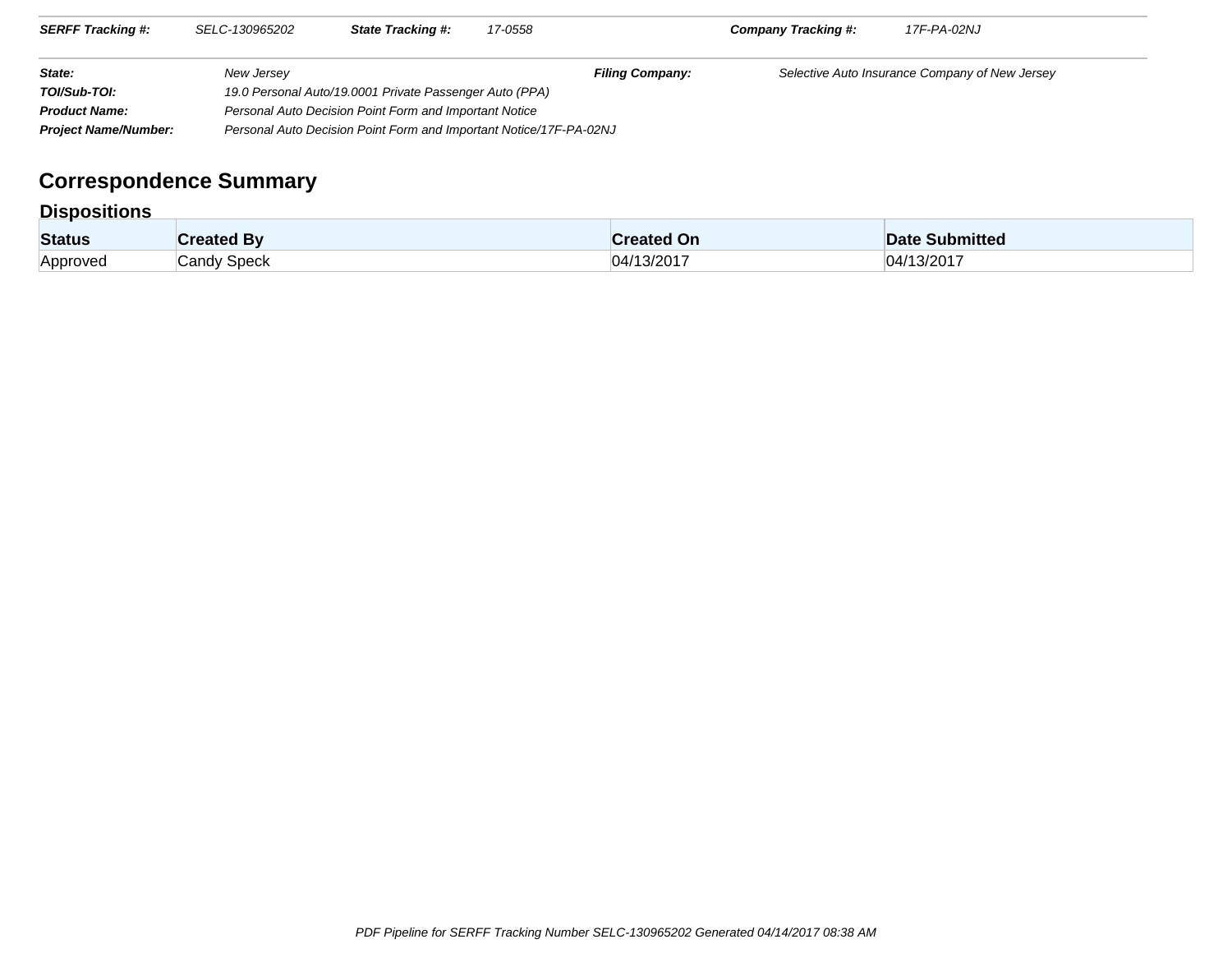| <b>SERFF Tracking #:</b>    | SELC-130965202 | <b>State Tracking #:</b>                                           | 17-0558 |                        | <b>Company Tracking #:</b> | 17F-PA-02NJ                                    |  |  |
|-----------------------------|----------------|--------------------------------------------------------------------|---------|------------------------|----------------------------|------------------------------------------------|--|--|
| State:                      | New Jersey     |                                                                    |         | <b>Filing Company:</b> |                            | Selective Auto Insurance Company of New Jersey |  |  |
| TOI/Sub-TOI:                |                | 19.0 Personal Auto/19.0001 Private Passenger Auto (PPA)            |         |                        |                            |                                                |  |  |
| <b>Product Name:</b>        |                | Personal Auto Decision Point Form and Important Notice             |         |                        |                            |                                                |  |  |
| <b>Project Name/Number:</b> |                | Personal Auto Decision Point Form and Important Notice/17F-PA-02NJ |         |                        |                            |                                                |  |  |

# **Disposition**

Disposition Date: 04/13/2017 Effective Date (New): 04/17/2017 Effective Date (Renewal): 04/17/2017Status: Approved

#### Comment:

 Commissioner Richard Badolato has approved the filing. The filing will become effective April 17, 2017 for new and renewal business. Should this effective date beinconvenient for your needs, please contact us immediately.

Rate data does NOT apply to filing.

| <b>Schedule</b>            | <b>Schedule Item</b>                                                                                     | <b>Schedule Item Status</b> | <b>Public Access</b> |  |  |  |  |
|----------------------------|----------------------------------------------------------------------------------------------------------|-----------------------------|----------------------|--|--|--|--|
| <b>Supporting Document</b> | Cover Letter                                                                                             |                             | Yes                  |  |  |  |  |
| <b>Supporting Document</b> | <b>Explanatory Memorandum</b>                                                                            |                             | Yes                  |  |  |  |  |
| <b>Supporting Document</b> | Side by Side Comparison                                                                                  |                             | Yes                  |  |  |  |  |
| Form (revised)             | DECISION POINT REVIEW / PRECERTIFICATION<br>PLAN FORPERSONAL INJURY PROTECTION<br><b>BENEFITS</b>        |                             |                      |  |  |  |  |
| Form                       | <b>DECISION POINT REVIEW / PRECERTIFICATION</b><br>PLAN FORPERSONAL INJURY PROTECTION<br><b>BENEFITS</b> |                             | Yes                  |  |  |  |  |
| Form                       | DECISION POINT REVIEW / PRECERTIFICATION<br>PLAN FORPERSONAL INJURY PROTECTION<br><b>BENEFITS</b>        |                             | Yes                  |  |  |  |  |
| Form (revised)             | IMPORTANT NOTICE CONCERNINGYOUR SELECTIVE<br>AUTO INSURANCE OF NEW JERSEY PERSONAL<br>AUTOMOBILE POLICY  |                             | Yes                  |  |  |  |  |
| Form                       | IMPORTANT NOTICE CONCERNINGYOUR SELECTIVE<br>AUTO INSURANCE OF NEW JERSEY PERSONAL<br>AUTOMOBILE POLICY  |                             |                      |  |  |  |  |
| Form                       | IMPORTANT NOTICE CONCERNINGYOUR SELECTIVE<br>AUTO INSURANCE OF NEW JERSEY PERSONAL<br>AUTOMOBILE POLICY  |                             | Yes                  |  |  |  |  |
| Form (revised)             | DEAR PROVIDED LETTER                                                                                     |                             | Yes                  |  |  |  |  |
| Form                       | DEAR PROVIDED LETTER                                                                                     |                             | Yes                  |  |  |  |  |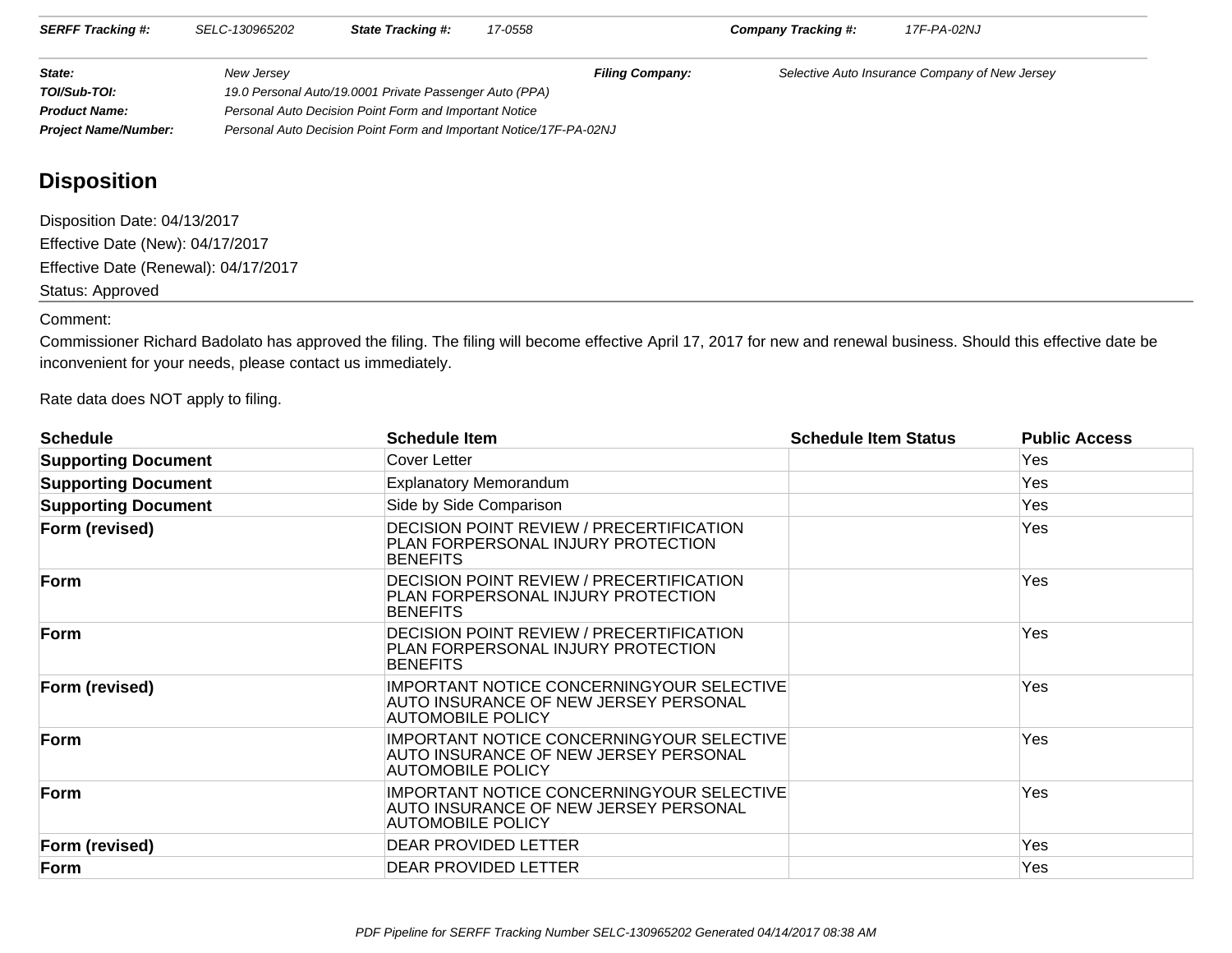| <b>SERFF Tracking #:</b>    | SELC-130965202 | <b>State Tracking #:</b>                                           | 17-0558 |                        | Company Tracking #: | 17F-PA-02NJ                                    |  |
|-----------------------------|----------------|--------------------------------------------------------------------|---------|------------------------|---------------------|------------------------------------------------|--|
| State:                      | New Jersey     |                                                                    |         | <b>Filing Company:</b> |                     | Selective Auto Insurance Company of New Jersey |  |
| TOI/Sub-TOI:                |                | 19.0 Personal Auto/19.0001 Private Passenger Auto (PPA)            |         |                        |                     |                                                |  |
| <b>Product Name:</b>        |                | Personal Auto Decision Point Form and Important Notice             |         |                        |                     |                                                |  |
| <b>Project Name/Number:</b> |                | Personal Auto Decision Point Form and Important Notice/17F-PA-02NJ |         |                        |                     |                                                |  |

## **Form Schedule**

| <b>Item</b>    | Schedule Item                                    | <b>Form</b>                                      | <b>Form</b>    | <b>Edition</b> |          | Form Form                  | <b>Action Specific</b>            |         | <b>Readability</b>           |                             |
|----------------|--------------------------------------------------|--------------------------------------------------|----------------|----------------|----------|----------------------------|-----------------------------------|---------|------------------------------|-----------------------------|
| No.            | <b>Status</b>                                    | <b>Name</b>                                      | <b>Number</b>  | Date           | Type     | <b>Action</b>              | Data                              |         | <b>Score</b>                 | <b>Attachments</b>          |
|                |                                                  | <b>DECISION POINT</b><br><b>REVIEW/</b>          | AUD-1081       | 0417           | DSC      | Replaced                   | Previous Filing<br>Number:        | 16-1354 |                              | AUD1081 417<br>doc.pdf,     |
|                |                                                  | PRECERTIFICATION<br><b>PLAN FORPERSONAL</b>      |                |                |          |                            | Replaced Form 07 16<br>Number:    |         |                              | AUD1081 417<br>tracked.pdf  |
|                |                                                  | <b>INJURY PROTECTION</b><br><b>BENEFITS</b>      |                |                |          |                            |                                   |         |                              |                             |
| $\overline{2}$ | <b>IMPORTANT NOTICE</b><br><b>CONCERNINGYOUR</b> | AUD-1106 04 17                                   |                | DSC.           | Replaced | Previous Filina<br>Number: | 13-0893                           |         | aud1106.4<br>$17.pdf$ , pdf, |                             |
|                |                                                  | <b>SELECTIVE AUTO</b><br><b>INSURANCE OF NEW</b> |                |                |          |                            | Replaced Form 07 13<br>Number:    |         |                              | aud1106.4 17<br>Tracked.pdf |
|                |                                                  | <b>JERSEY PERSONAL</b><br>AUTOMOBILE POLICY      |                |                |          |                            |                                   |         |                              |                             |
| 3              |                                                  | DEAR PROVIDED<br>LETTER                          | AUD-1082 04 17 |                | DSC      | Replaced                   | Previous Filing<br>Number:        | 16-1354 |                              | AUD1082.417.pd              |
|                |                                                  |                                                  |                |                |          |                            | Replaced Form $ 07 16$<br>Number: |         |                              | AUD1082.417Tra<br>cked.pdf  |

## **Form Type Legend:**

| <b>ABE</b> | Application/Binder/Enrollment                | <b>ADV</b> | Advertising                      |
|------------|----------------------------------------------|------------|----------------------------------|
| <b>BND</b> | Bond                                         | <b>CER</b> | Certificate                      |
| <b>CNR</b> | Canc/NonRen Notice                           | <b>DEC</b> | Declarations/Schedule            |
| <b>DSC</b> | Disclosure/Notice                            | <b>END</b> | Endorsement/Amendment/Conditions |
| <b>ERS</b> | Election/Rejection/Supplemental Applications | <b>OTH</b> | Other                            |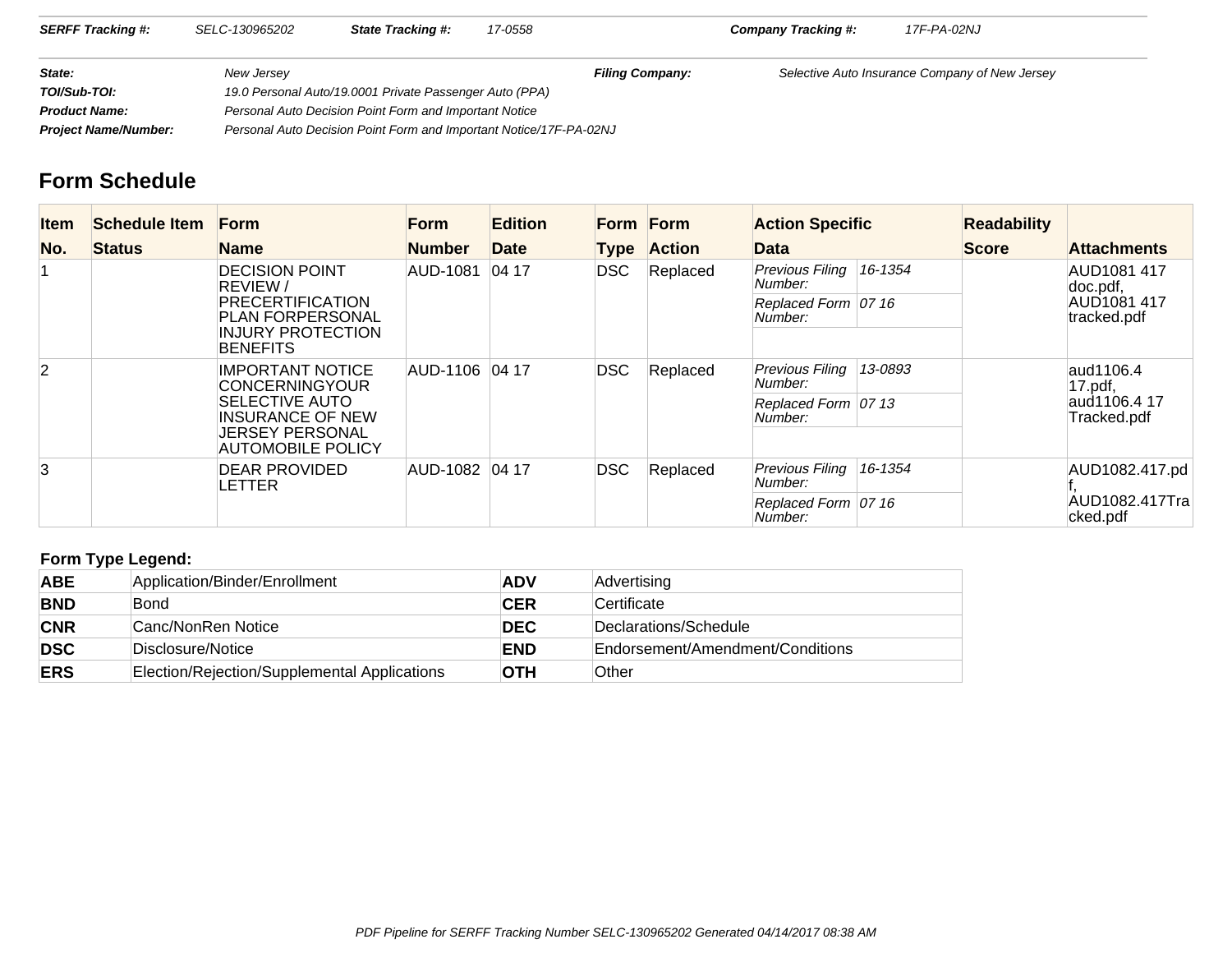# **DECISION POINT REVIEW / PRECERTIFICATION PLAN FOR PERSONAL INJURY PROTECTION BENEFITS**

## **IMPORTANT NOTICE**

**AUD-1081 04 17**

At Selective Auto Insurance Company of New Jersey, we understand that when you purchase an automobile insurance policy, you are buying protection and peace of mind in the event you are injured in an accident. It is, therefore, important to you that Selective Auto Insurance Company of New Jersey, provide you first rate claims service. Our goal is to process claims for medically necessary treatment and testing quickly and fairly.

This Important Notice explains how your medical claims will be handled, including the Decision Point Review/Precertification requirements which you and your medical provider must follow in order to receive the maximum benefits provided by your policy. Please read this Important Notice carefully.

#### **DECISION POINT REVIEW AND PRECERTIFICATION REQUIREMENTS**

**Please note:** Under the provisions of your policy and applicable New Jersey regulations, Decision Point Reviews and/or Precertification of specified medical treatment and testing is required in order for medically necessary expenses to be fully reimbursable under the terms of your policy. The following questions and answers only provide an overview of Decision Point Reviews and Precertification requirements. You should read your policy for the actual Precertification requirements as well as other policy terms and conditions.

#### **Treatment in the first 10 days after an accident and emergency care does not require Decision Point Review or Precertification. However, for benefits to be paid in full, the treatment must be medically necessary. This is true in all events.**

- **Question:** What is a Decision Point Review?
- **Answer:** The New Jersey Department of Banking and Insurance (the "Department") has published standard courses of treatment, **Care Paths,** for soft tissue injuries of the neck and back, collectively referred to as the "Identified Injuries". These Care Paths provide your health care provider with general guidelines for treatment and diagnostic testing as to these injuries. In addition the Care Paths require that treatment be evaluated at certain intervals called **Decision Points.** At Decision Points, your health care provider must provide us information about any further treatment or test required. This is called **Decision Point Review.** During the Decision Point Review process, all services requested are evaluated by medical professionals to insure the level of care you are receiving is medically necessary for your injuries. This does not mean that you are required to obtain our approval before consulting your medical provider for your injuries. However, it does mean that your medical provider is required to follow the Decision Point Review requirements in order for you to receive maximum reimbursement under the policy. In addition, the administration of any test listed in N.J.A.C. 11:3-4.5(b) 1-10 also requires Decision Point Review, regardless of the diagnosis. The **Care Paths** and accompanying rules are available on the Internet at the Department's website at http://www.state.nj.us/dobi/pipinfo/aicrapg.htm or can be obtained by contacting CSG at 1-877-258-CERT (2378).
- **Question:** What is Precertification?
- **Answer:** Precertification is a medical review process for the specific services, test or equipment listed below in **(a)** through **(l).** During this process all services, test or equipment requested are evaluated by medical professionals to insure the level of services, tests or equipment you are receiving is medically necessary for your injuries. This does not mean that you are required to obtain our approval before consulting your medical provider for your injuries. However, it does mean that your medical provider is required to follow the Precertification requirements in order for you to receive maximum reimbursement under the policy.
	- **(a)** Non-emergency inpatient and outpatient hospital care
	- **(b)** Non-emergency surgical procedures
	- **(c)** Extended care rehabilitation facilities
	- **(d)** Outpatient care for soft tissue/disc injuries of the insured person's neck, back and related structures not included within the diagnoses covered by the Care Paths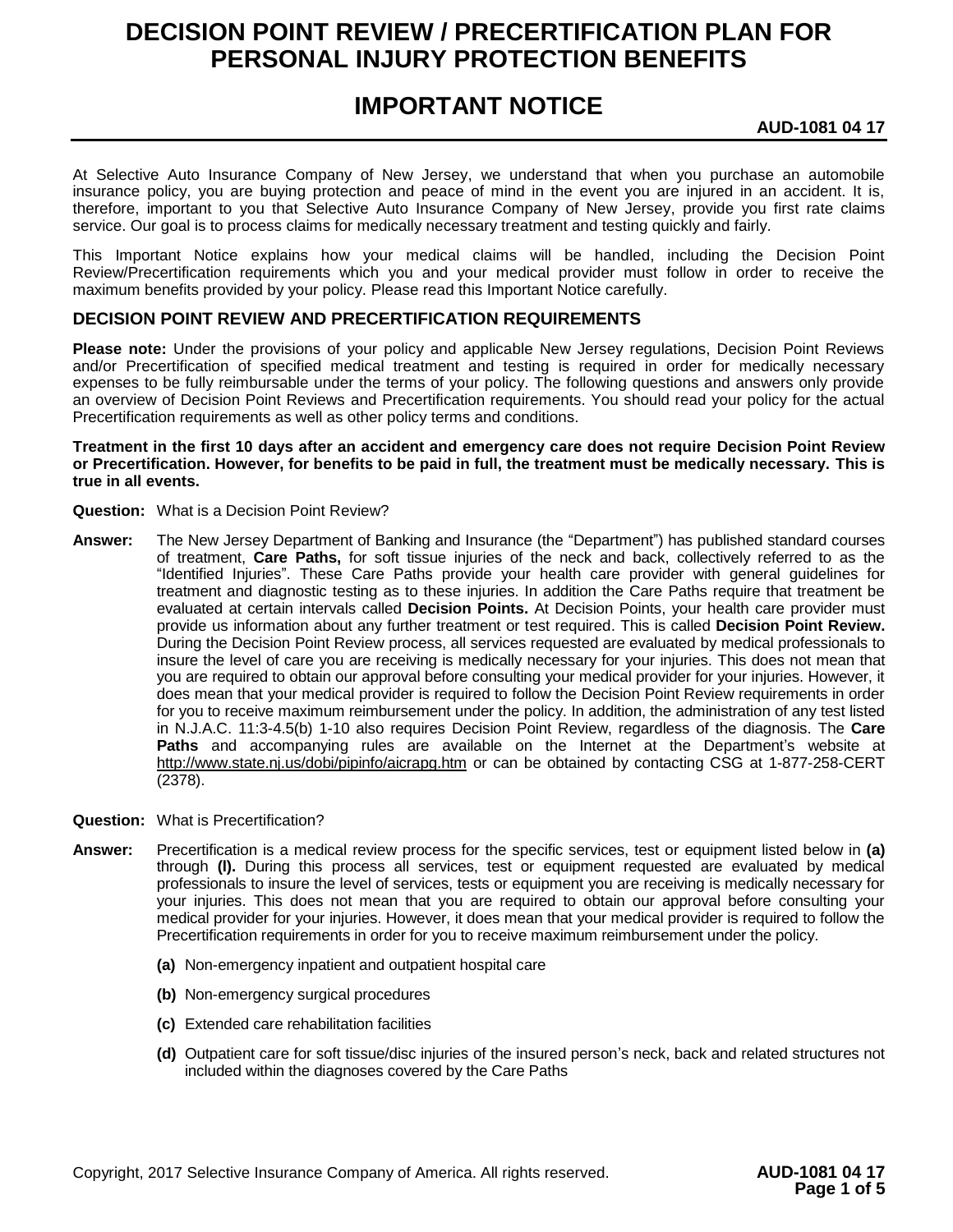- **(e)** Physical, occupational, speech, cognitive or other restorative therapy or other body part manipulation except that provided for Identified Injuries in accordance with Decision Point Review
- **(f)** Outpatient psychological/psychiatric testing and/or services
- **(g)** All pain management services except as provided for identified injuries in accordance with decision point review
- **(h)** Home health care
- **(i)** Non-emergency dental restoration
- **(j)** Temporomandibular disorders; any oral facial syndrome
- **(k)** Infusion therapy
- **(l)** Durable medical equipment (including orthotics and prosthetics) with a cost or monthly rental in excess of \$75.00.
- **Question:** What do I need to do to comply with the Decision Point Review and Precertification requirements in my policy?
- **Answer:** You should give your medical provider a copy of the "Dear Provider Letter" and the approved Selective Auto Insurance Company of New Jersey "Assignment of Benefits Form" included with this brochure.
- **Question:** What are the Vendors hours of operation?
- **Answer:** CSG Hours of Operation 7:00 AM to 7:00 PM EST Monday through Friday (excluding legal holidays).
- **Question:** How does the Decision Point Review/Precertification Process Work?
- **Answer:** In order for CSG to complete the review, your health care provider is required to submit all requests on the "Attending Physicians Treatment Plan" form. A copy of this form can be found on the DOBI web site at http://www.state.nj.us/dobi/pipinfo/aicrapg.htm CSG's web site www.csg-inc.net/njauto or by contacting CSG at 1-877-258-CERT (2378).

The health care provider should submit the completed form, along with a copy of your their most recent/appropriate progress notes and the results of any tests relative to the requested services to CSG via fax at 1-856-910-2501, ATTN: Precertification Department. The phone number is 1-877-258-CERT (2378).

The review will be completed within three (3) business days of receipt of the necessary information and notice of the decision will be communicated to both you and your health care provider by telephone, fax and/or confirmed in writing. If your health care provider is not notified within 3 business days, they may continue your test or course of treatment until such time as the final determination is communicated to them. Similarly, if an independent medical examination should be required, they may continue your tests or course of treatment until the results of the examination become available.

#### **Denials of decision point review and precertification requests on the basis of medical necessity shall be the determination of a physician. In the case of treatment prescribed by a dentist, the denial shall be by a dentist.**

- **Question:** What is the definition of days?
- **Answer:** The definition of days is as follows: "Days" means calendar days unless specifically designated as business days.
	- **1.** A calendar and business day both end at the time of the close of business hours (7:00 PM EST Monday through Friday (excluding legal holidays)).
	- **2.** In computing any period of time designated as either calendar or business days, the day from which the designated period of time begins to run shall not be included. The last day of a period of time designated as calendar or business day is to be included unless it is a Saturday, Sunday, or legal holiday, in which event the period runs until the end of the next day which is neither a Saturday, Sunday or legal holiday.

Copyright, 2017 Selective Insurance Company of America. All rights reserved. **AUD-1081 04 17**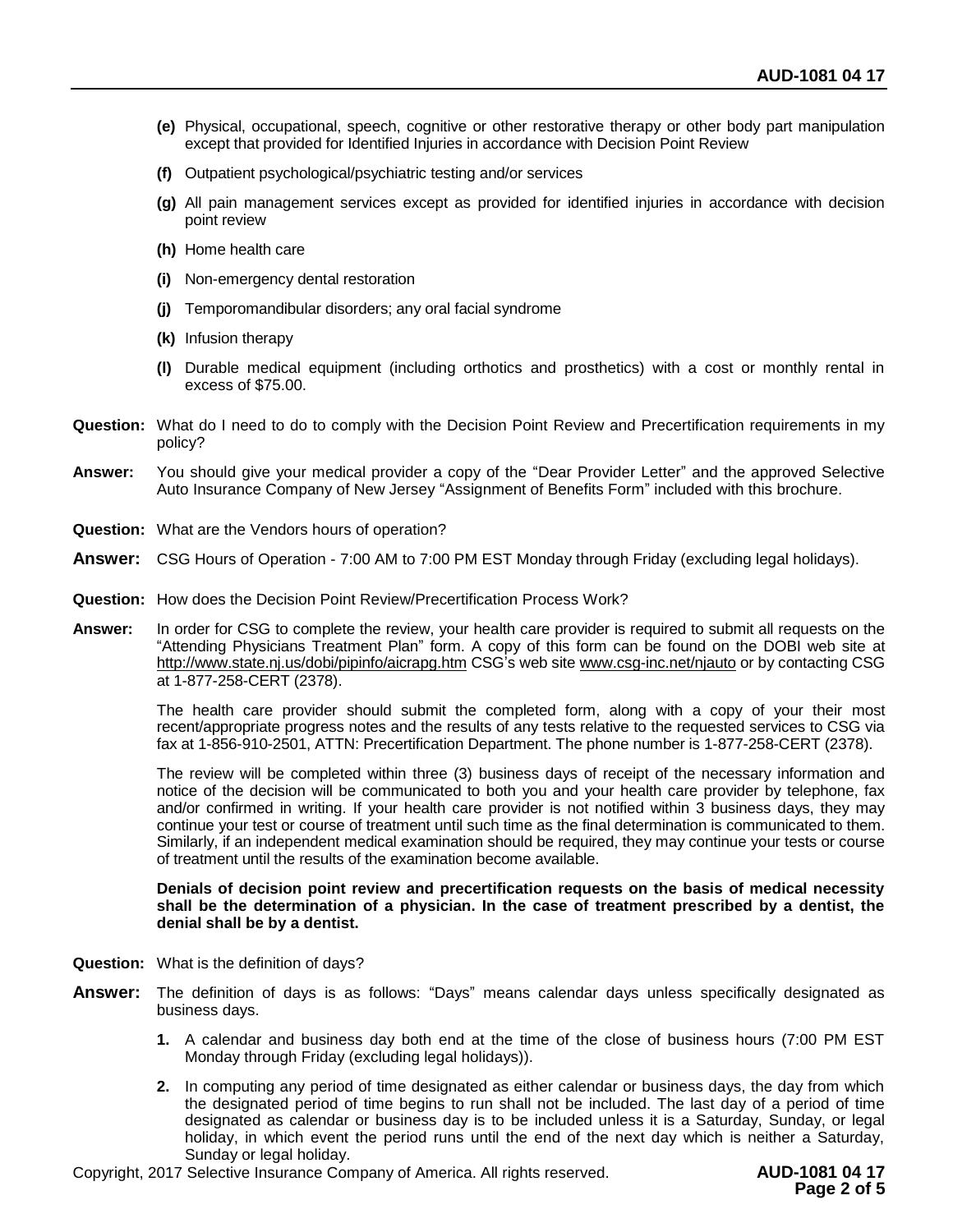**3.** Example: Response to a properly submitted provider request is due back no later than 3 business days from the date CSG receives the submission. CSG receives an Attending Provider Treatment Plan Form by facsimile transmission dated 1:00 PM EST on February 6th. Day one of the 3-business day period is February 7th. Since the third day would be February 9th, CSG's decision is due no later than close of business February 11th.

#### **INDEPENDENT MEDICAL EXAMS**

- **Question:** What are the requirements and consequences if I am requested to attend an Independent Medical Exam?
- **Answer:** If the need arises for CSG to utilize an independent medical exam during the decision point review/precertification process, the guidelines in accordance to 11:3-4.7(e) 1-7 will be followed. This includes but is not limited to: prior notification to the injured person or his or her designee, scheduling the exam within seven calendar days of the receipt of the attending physicians treatment plan form (unless the injured person agrees to extend the time period), having the exam conducted by a provider in the same discipline, scheduling the exam at a location reasonably convenient to the injured person, and providing notification of the decision within three business days after attendance of the exam. If the examining provider prepares a written report concerning the examination, you or your designee shall be entitled to a copy upon written request.

If you have two or more unexcused failures to attend the scheduled exam, notification will be immediately sent to you, and all health care providers treating you for the diagnosis (and related diagnosis) contained in the attending physicians treatment plan form. The notification will place you on notice that all future treatment, diagnostic testing or durable medical equipment required for the diagnosis (and related diagnosis) contained in the attending physicians treatment plan form will not be reimbursable as a consequence for failure to comply with the plan.

#### **INTERNAL APPEAL PROCESS**

- **Question:** Can my health care provider appeal a Pre-Service or Post-Service denial?
- **Answer:** Yes, Prior to making a request for alternate dispute resolution, all appeals must be initiated using the forms established by the NJ Department of Banking and Insurance. The minimum required information (identified by form section number) is as follows:

KEY DATES (sections 1-2) CLAIM INFO (sections 3-5) PATIENT INFO (sections 6-7 and 9-

 13) PROVIDER/FACILITY INFO (sections 14-25) DOCUMENTS INCLUDED INFO (section 29 indicated with asterisk) PRE-SERVICE APPEALS ISSUES INFO (sections 30-31, and 32, 33, or 34) POST-SERVICE APPEALS ISSUES INFO (sections 30-31, 33 and/or 38 and 34-36 if completing section 38) PRE-SERVICE SIGNATURE INFO (sections 35-36) POST-SERVICE SIGNATURE INFO (sections 39- 40).

 Failure to follow these requirements will be considered an incomplete submission and will result in an administrative denial. This incomplete submission does not constitute acceptance within the required timeframes for Pre-service and Post-service appeals.

 Failure to complete the Internal Appeals procedures as outlined in 11:3-4.7B on the forms established by the Department prior to filing arbitration or litigation will invalidate any assignment of benefits.

Completion of the internal appeal process means timely submission of an appeal and receipt of the response prior to filing for alternate dispute resolution. Except for emergency care as defined in N.JA.C. 11:3-4.2, any treatment that is the subject of the appeal that is performed prior to the receipt by the provider of the appeal decision shall invalidate the assignment of benefits

There are two types of appeals (with specific workflows) that can be considered:

 Pre-service: an appeal of the denial or modification of a decision point review or precertification request prior to the performance or issuance of the requested medical procedure, treatment, diagnostic test, other service, and/or durable medical equipment on the grounds of medical necessity.

 The Pre-service appeal form and any supporting documentation shall be submitted by the provider to CSG via fax @ (856) 910-2501 or in writing @ 300 American Metro Blvd., Suite 170, Hamilton, NJ 08619.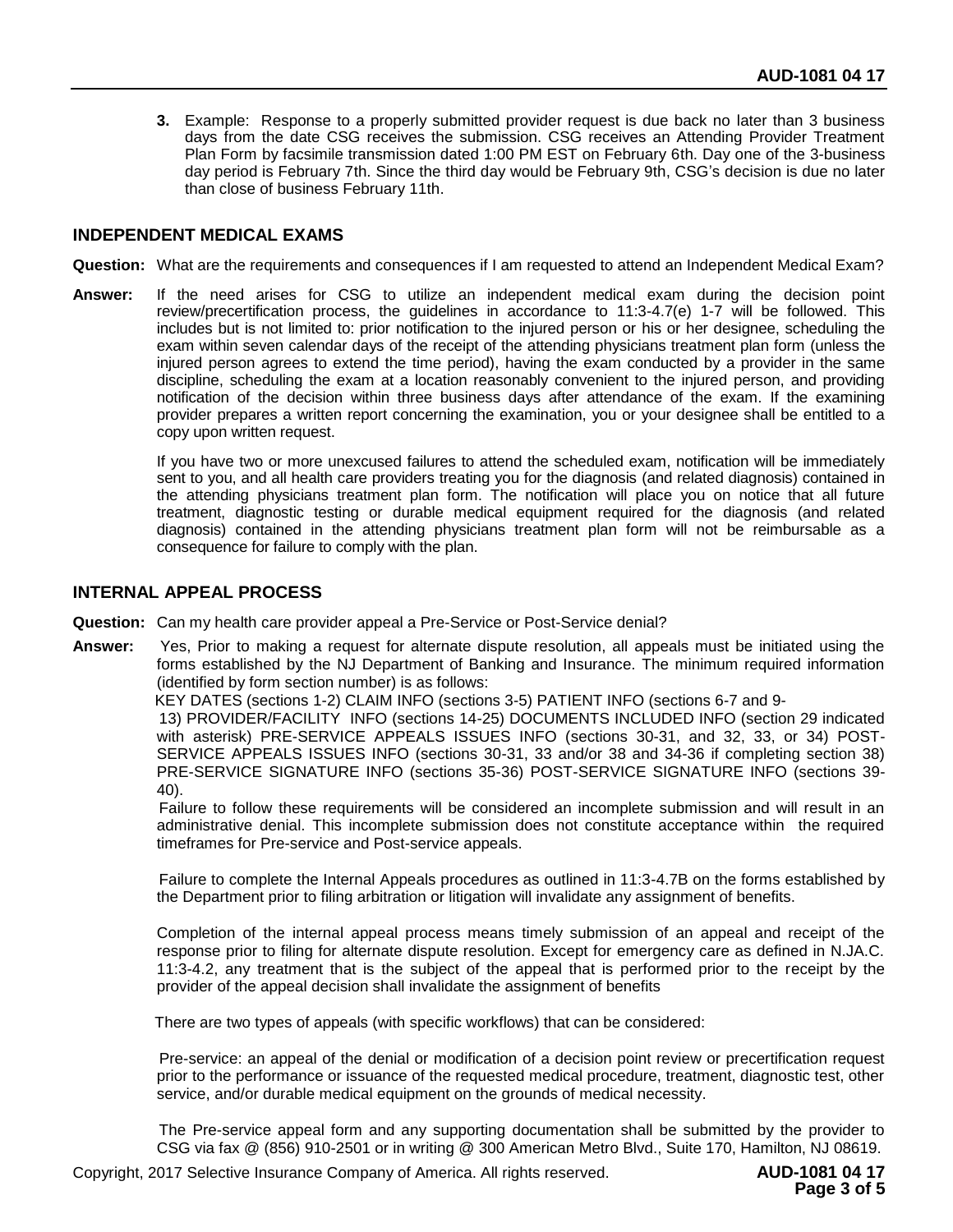A pre-service appeal shall be submitted no later than 30 days after receipt of a written denial or modification of requested services.

 Decisions on pre-service appeals shall be issued by the insurer or its designated vendor to the provider who submitted the appeal no later than 14 days after receipt of the pre-service appeal form and any supporting documentation. If it's determined that the new information submitted with the appeal requires the need of an expert report or addendum to an expert report (ie: Peer Review, Independent Medical Exam, Medical Director Review, etc...) to properly respond to the appeal, an additional 10 days will be added to the response time requirement.

 Post-service: an appeal subsequent to the performance or issuance of the services and/or what should be reimbursed.

 The Post-service appeal form and any supporting documentation shall be submitted by the provider to CSG via fax @ (856) 552-1999 or in writing @ 300 American Metro Blvd., Suite 170, Hamilton, NJ 08619.

 A post-service appeal shall be submitted at least 45 days prior to initiating alternate dispute resolution pursuant to N.J.A.C. 11:3-5 or filing an action in Superior Court.

 Decisions on post-service appeals shall be issued by the insurer or its designated vendor to the provider who submitted the appeal no later than 30 days after receipt of the appeal form and any supporting documentation. Ifit's determined that the new information submitted with the appeal requires the need of an expert report or addendum to an expert report (ie: Professional Code Review, Medical Bill Audit Report, UCR Analytical Analysis, etc...) to properly respond to the appeal, an additional 10 days will be added to the response time requirement.

 The appeal process described above provides only one-level of appeal prior to submitting the dispute to alternate dispute resolution. A provider cannot submit a pre-service appeal and then a post-service appeal on the same issue. The preapproval of the treatment and the reimbursement for that treatment are separate issues. A provider can submit a pre-service appeal for the treatment and then a postservice appeal for the reimbursement for that treatment.

 If a claimant or provider retains counsel to represent them during the Internal Appeal Procedures, they do so strictly at their own expense. No reimbursement will be issued for counsel fees or any other costs, regardless of the outcome of the appeal.

#### **VOLUNTARY UTILIZATION PROGRAM**

- **Question:** Does the plan provide voluntary networks for certain services, tests or equipment?
- **Answer:** In accordance with the regulations, the plan includes a voluntary utilization program for:
	- **1.** Magnetic Resonance Imagery;
	- **2.** Computer Assisted Tomography;
	- **3.** Durable medical equipment (including orthotics and prosthetics) with a cost or monthly rental in excess of \$75.00.
	- **4.** Services, equipment or accommodations provided by an ambulatory surgery facility.
- **Question:** How do I gain access to one of these networks?
- **Answer:** When one of the above listed services, tests or equipment is requested through the decision point review/precertification process, a detailed care plan evaluation letter containing the outcome of the review is sent to you, and the requesting health care provider. The notice will include how to acquire a list of available preferred provider networks, with phone numbers and addresses, to obtain the medically necessary services, tests or equipment requested. In accordance with N.J.A.C.11:3-4.4(g), failure to use an approved network will result in an additional co-payment not to exceed 30 percent of the eligible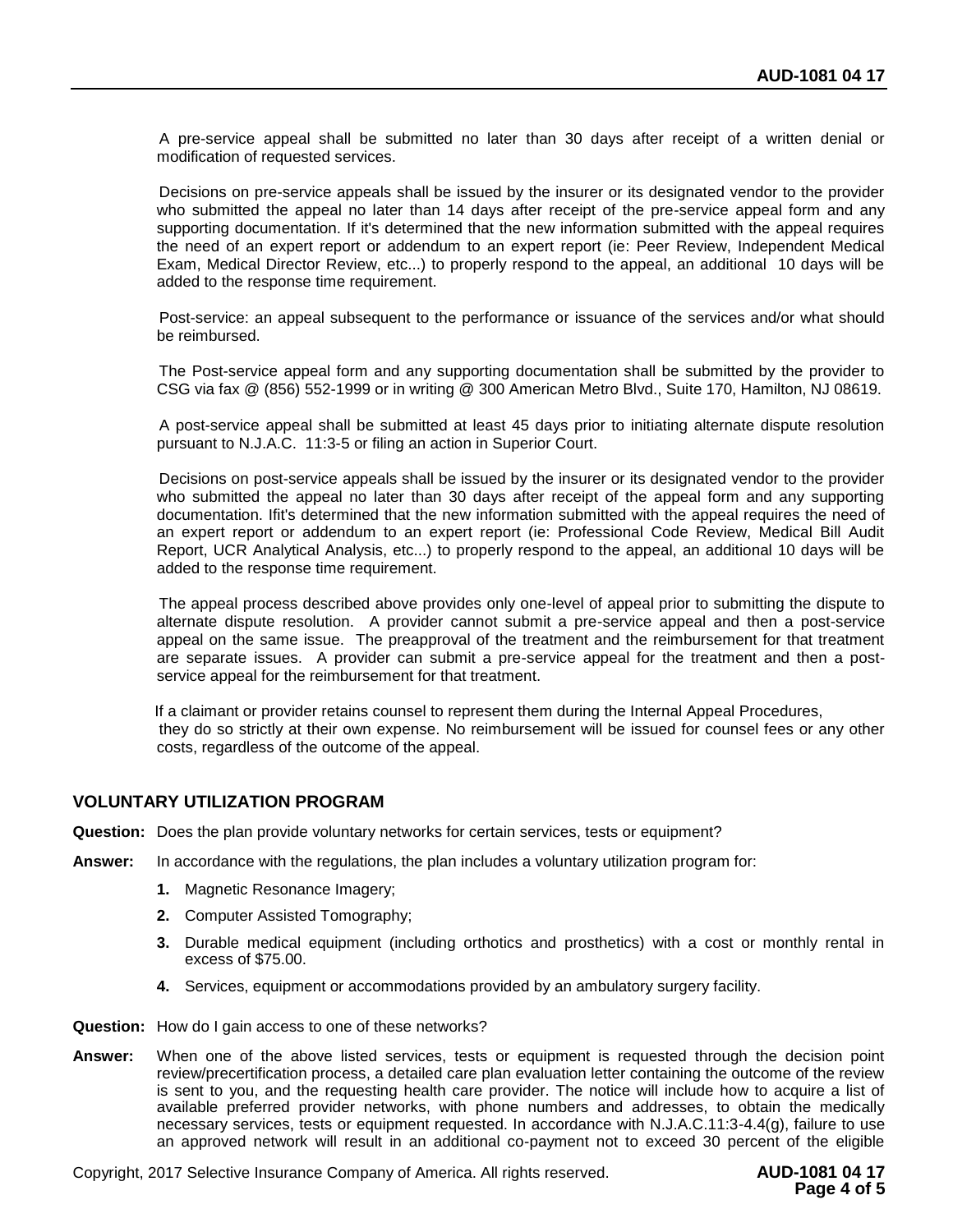charge.

In addition to securing a list of preferred provider networks through the process outlined in the paragraph above, visit CSG's website @ www.csg-inc.net/njauto contact CSG by phone @ (877) 258-CERT (2378), via fax @ (856) 910-2501, or in writing @ 300 American Metro Blvd., Suite 170, Hamilton, NJ 08619**.**

#### **PENALTY CO-PAYMENTS**

- **Question:** Why would payment of my bills for health care services, tests and durable medical equipment be subject to additional co-pay, and how much is it?
- **Answer:** If your health care provider does not comply with the decision point review/precertification provisions of the plan, including failure to submit a request for decision point review/precertification or failure to provide clinically supported findings that support the request, payment of those services rendered will result in a co-payment of 50% (in addition to any deductible or co-payment that applies under the policy) for medically necessary treatment and tests and equipment. Keep in mind that treatment which is not medically necessary is not reimbursable under the terms of the policy.

If you do not utilize a network provider/facility to obtain those services, tests or equipment listed in the voluntary utilization review program section, payment for those services rendered will result in a copayment of 30% (in addition to any deductible or co-payment that applies under the policy) for medically necessary treatment, tests and equipment. Keep in mind that treatment which is not medically necessary is not reimbursable under the terms of the policy.

#### **ASSIGNMENT OF BENEFITS**

- **Question:** Can I assign my benefits?
- **Answer:** Yes, but only to a provider of service benefits. You and the provider must sign the Selective Auto Insurance Company of New Jersey approved "Assignment of Benefits Form" provided with this notice. The provider of service benefits must agree to:
	- **(a)** Fully comply with the requirements of our Decision Point Review/Precertification Plan
	- **(b)** Hold you, the insured, harmless for any penalty imposed by us for the failure of the provider of service benefits to adhere to the requirements of our Decision Point Review/Precertification Plan.
	- **(c)** Utilize the Internal Reconsideration Process (Internal Appeals Process) which should precede any filing of a demand for alternative dispute resolution pursuant to state regulation N.J.A.C. 11:3-5.
	- **(d)** Comply with the duties and conditions of the insurance policy, including but not limited to, the duty to cooperate, the duty to appear for examination(s) under oath, and the concealment or fraud and conditions precedent provisions of the insurance policy.

All assignments are subject to all requirements, duties and conditions of the policy, including, but not limited to, Precertification, Decision Point Reviews, exclusions, deductibles and co-payments.

**NO COVERAGE IS PROVIDED BY THIS BROCHURE OR THE QUESTIONS AND ANSWERS CONTAINED IN IT. THIS BROCHURE DOES NOT REPLACE ANY OF THE PROVISIONS OF YOUR POLICY. YOU SHOULD READ YOUR POLICY CAREFULLY FOR COMPLETE INFORMATION AS TO THE TERMS OF YOUR COVERAGE. IF THERE IS ANY CONFLICT BETWEEN THE POLICY AND THIS SUMMARY, THE PROVISIONS OF THE POLICY SHALL PREVAIL.** 

**ANY PERSON WHO KNOWINGLY FILES A STATEMENT OF CLAIM CONTAINING ANY FALSE OR MISLEADING INFORMATION IS SUBJECT TO CRIMINAL AND CIVIL PENALTIES.** 

Selective Auto Insurance Company of New Jersey 40 Wantage Avenue Branchville, NJ 07890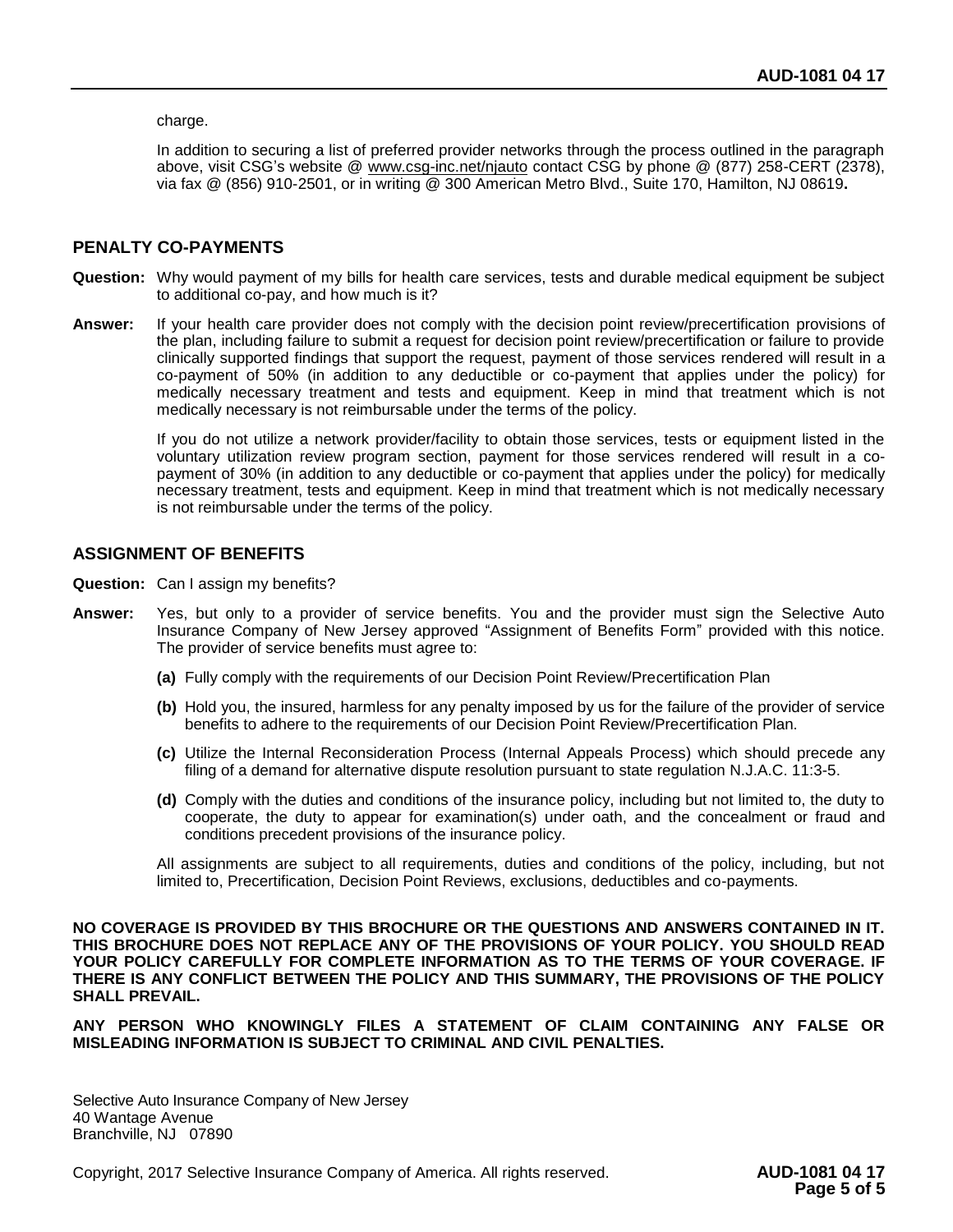## **IMPORTANT NOTICE CONCERNING YOUR SELECTIVE AUTO INSURANCE OF NEW JERSEY PERSONAL AUTOMOBILE POLICY**

Important changes have been made to your Personal Automobile Policy. Please review this information carefully.

#### **Decision Point Review/Pre-certification Plan for Personal Injury Protection Benefits**

Attached **Form AUD-1081 is a question and answer format document which explains our Decision Point Review/Pre-certification Plan**, including contact information for CSG.

Attached Form **AUD-1082** is an informational copy of a letter sent to your physician/care provider in the event of a claim involving benefits provided under our Personal Injury Protection coverage. The letter explains our Decision Point Review/Pre-certification Plan and includes contact information for Consolidated Services Group, Inc (CSG), a vendor managing benefits related to Personal Injury Protection coverage.

An important requirement has been added to our Decision Point Review/Pre-certification Plan. The appeals process has been updated in the **INTERNAL RECONSIDERATION PROCESS**. In accordance with N.J.A.C.11:3-4. 7B, which updates the internal appeals procedure as follows: All appeals shall be initiated using the forms established by the Department by Order in accordance with N.J.A.C. 11:3-4.7(d) and posted on the Department's website. The appeal forms and any supporting documentation shall be submitted by the provider to the address and/or fax number designated for appeals in the insurer's DPR Plan. Pursuant to N.J.A.C. 11:1-47, insurers may permit electronic filing of appeals by providing the process for electronic filing in its DPR Plan. There shall be two types of internal appeals. The pre-service: Appeals of decision point review and/or precertification denials or modifications prior to the performance or issuance of the requested medical procedure, treatment, diagnostic test, other service and/or durable medical equipment (collectively known as "services"); and the post-service: Appeals subsequent to the performance or issuance of the services. We have found it necessary to update form AUD-1081 and AUD-1082.**Please note the following changes to the AUD-1081 and the AUD-1082:**

#### **INTERNAL APPEAL PROCESS**

Prior to making a request for alternate dispute resolution, all appeals must be initiated using the forms established by the NJ Department of Banking and Insurance. The minimum required information (identified by form section number) is as follows:

KEY DATES (sections 1-2) CLAIM INFO (sections 3-5) PATIENT INFO (sections 6-7 and 9-13)PROVIDER/FACILITY INFO (sections 14-25) DOCUMENTS INCLUDED INFO (section 29 indicated with asterisk) PRE-SERVICE APPEALS ISSUES INFO (sections 30-31, and 32, 33, or 34) POST-SERVICE APPEALS ISSUES INFO (sections 30-31, 33 and/or 38 and 34-36 if completing section 38) PRE-SERVICE SIGNATURE INFO (sections 35-36) POST-SERVICE SIGNATURE INFO (sections 39-40).

Failure to follow these requirements will be considered an incomplete submission and will result in an administrative denial. This incomplete submission does not constitute acceptance within the required timeframes for Pre-service and Post-service appeals.

Failure to complete the Internal Appeals procedures as outlined in 11:3-4.78 on the forms established by the Department prior to filing arbitration or litigation will invalidate any assignment of benefits.

Completion of the internal appeal process means timely submission of an appeal and receipt of the response prior to filing for alternate dispute resolution. Except for emergency care as defined in N.JA.C. 11:3-4.2, any treatment that is the subject of the appeal that is performed prior to the receipt by the provider of the appeal decision shall invalidate the assignment of benefits.

There are two types of appeals (with specific workflows) that can be considered:

Pre-service: an appeal of the denial or modification of a decision point review or precertification request prior to the performance or issuance of the requested medical procedure, treatment, diagnostic test, other service, and/or durable medical equipment on the grounds of medical necessity.

The Pre-service appeal form and any supporting documentation shall be submitted by the provider to CSG via fax @ (856) 910-2501 or in writing @ 300 American Metro Blvd., Suite 170, Hamilton, NJ 08619.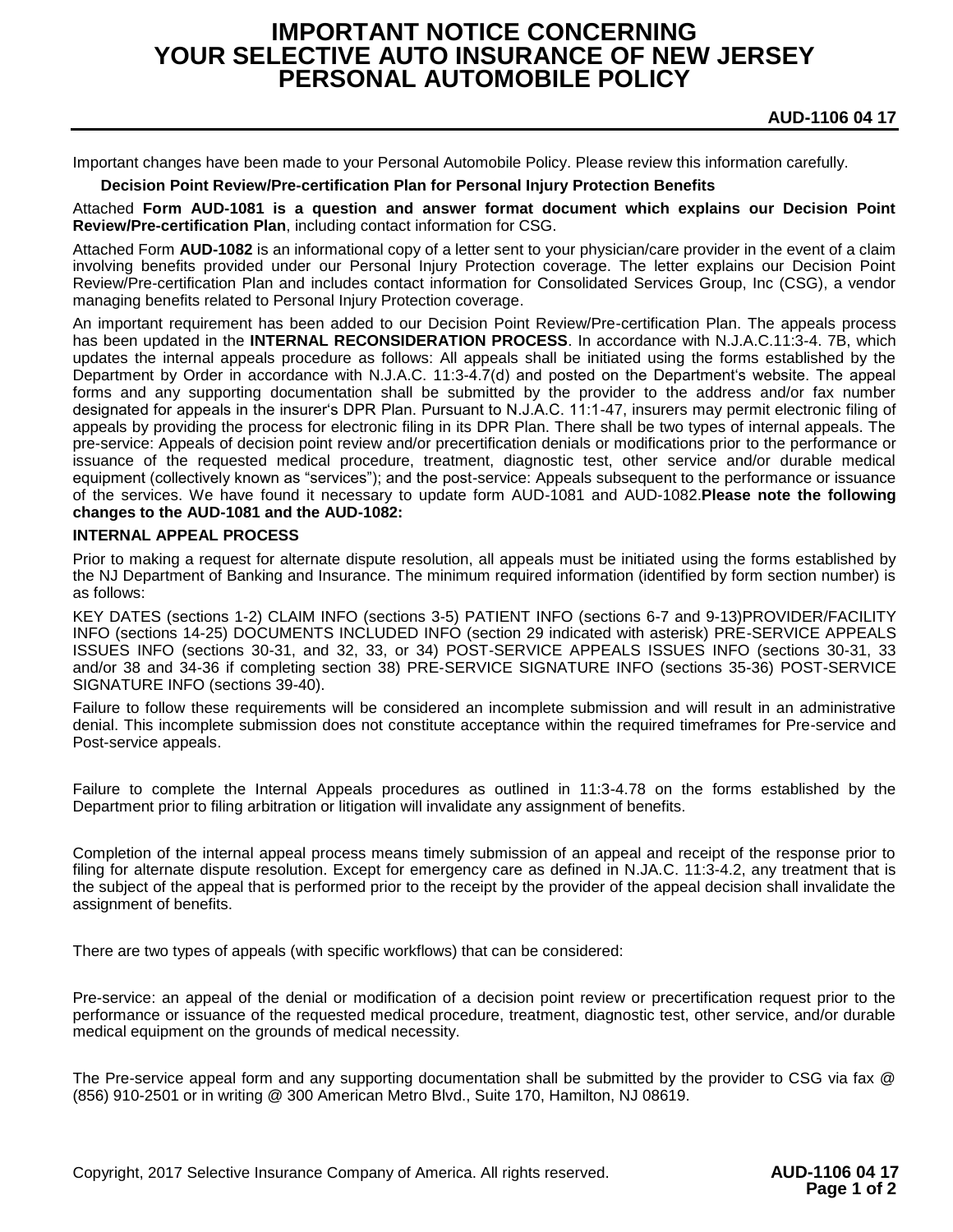A pre-service appeal shall be submitted no later than 30 days after receipt of a written denial or modification of requested services.

Decisions on pre-service appeals shall be issued by the insurer or its designated vendor to the provider who submitted the appeal no later than 14 days after receipt of the pre-service appeal form and any supporting documentation. If it's determined that the new information submitted with the appeal requires the need of an expert report or addendum to an expert report (ie: Peer Review, Independent Medical Exam, Medical Director Review, etc...) to properly respond to the appeal, an additional 10 days will be added to the response time requirement.

Post-service: an appeal subsequent to the performance or issuance of the services and/or what should be reimbursed.

The Post-service appeal form and any supporting documentation shall be submitted by the provider to CSG via fax @ (856) 552-1999 or in writing @ 300 American Metro Blvd., Suite 170, Hamilton, NJ 08619.

A post-service appeal shall be submitted at least 45 days prior to initiating alternate dispute resolution pursuant to N.J.A.C. 11:3-5 or filing an action in Superior Court.

Decisions on post-service appeals shall be issued by the insurer or its designated vendor to the provider who submitted the appeal no later than 30 days after receipt of the appeal form and any supporting documentation. If it's determined that the new information submitted with the appeal requires the need of an expert report or addendum to an expert report (ie: Professional Code Review, Medical Bill Audit Report, UCR Analytical Analysis, etc...) to properly respond to the appeal, an additional 10 days will be added to the response time requirement.

The appeal process described above provides only one-level of appeal prior to submitting the dispute to alternate dispute resolution. A provider cannot submit a pre-service appeal and then a post-service appeal on the same issue. The preapproval of the treatment and the reimbursement for that treatment are separate issues. A provider can submit a pre-service appeal for the treatment and then a post-service appeal for the reimbursement for that treatment.

If a claimant or provider retains counsel to represent them during the Internal Appeal Procedures, they do so strictly at their own expense. No reimbursement will be issued for counsel fees or any other costs, regardless of the outcome of the appeal.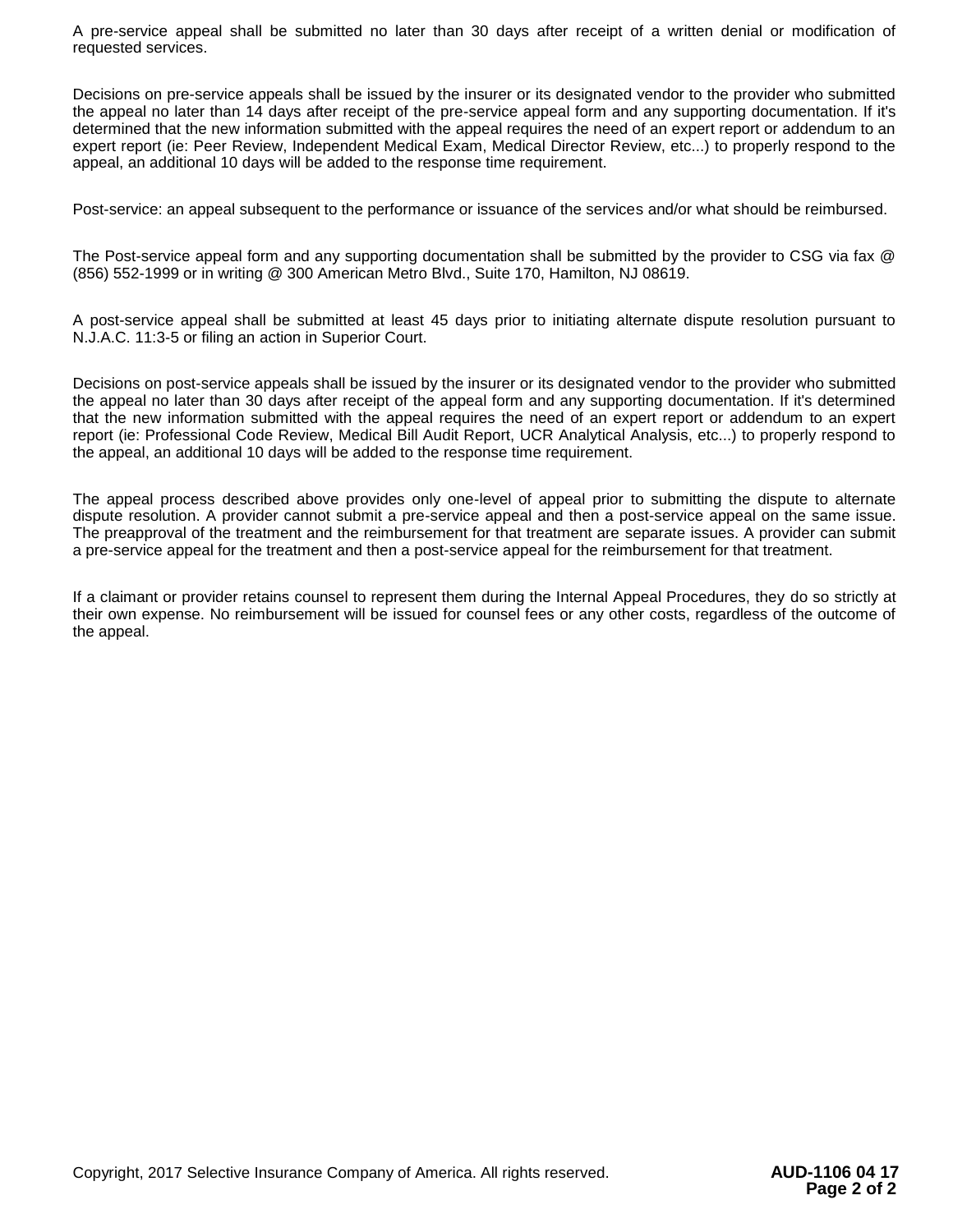Selective Auto Insurance Company of New Jersey 40 Wantage Ave Branchville, NJ 07890

Claimant: Claim Number: Medlogix ID #: Date of Accident: Insured:

Dear Provider:

This letter is to advise you that Consolidated Services Group, Inc. (CSG) is handling decision point review/precertification, medical service review and medical fee schedule calculations of this claim for Selective Auto Insurance Company of New Jersey, your patient's no-fault insurance carrier. Pursuant to N.J.A.C. 11:3-4, you are required to notify us of those services you intend to perform on the patient, as hereinafter explained. Selective Auto Insurance Company of New Jersey has contracted with Consolidated Services Group, Inc. (the "PIP Vendor") for these purposes.

In accordance with N.J.A.C. 11:3-4.7(c) 3, a copy of the informational materials for policy holders, injured persons and providers approved by the New Jersey Department of Banking and Insurance, is available through our website at [www.selective.com](http://www.selective.com/) and Consolidated Services Group, Inc. website at www.csg-inc.net/njauto.

**Please note, no decision point or precertification requirements shall apply within 10 days of the insured event or to treatment administered in emergency care. This provision should not be construed so as to require reimbursement of tests and treatment that are not medically necessary.**

#### **CARE PATHS/DECISION POINT REVIEW**

As mentioned above, pursuant to N.J.A.C. 11:3-4, the New Jersey Department of Banking and Insurance (the "Department") has published standard courses of treatment, **Care Paths,** for soft tissue injuries of the neck and back, collectively referred to as the "Identified Injuries". N.J.A.C. 11:3-4 also establishes guidelines for the use of certain diagnostic tests. The Care Paths provide that treatment be evaluated at certain intervals called **Decision Points.** At Decision Points, you must provide us information about further treatment you intend to provide. This is called **Decision Point Review.** In addition, the administration of any test listed in N.J.A.C. 11:3-4.5(b) 1-10 also requires Decision Point Review, regardless of the diagnosis. If you fail to submit requests for Decision Point Reviews or fail to provide clinically supported findings that support the request, payment of your bills will result in a co-payment of 50% (in addition to any deductible or co-payment that applies under the policy) of the eligible charge for medically necessary services. The **Care Paths** and accompanying rules are available on the Internet at the Department's website at http://www.state.nj.us/dobi/pipinfo/aicrapg.htm or can be obtained by contacting CSG at 1-877-258-CERT (2378).

### **MANDATORY PRECERTIFICATION**

If your patient does not have an Identified Injury, you are required to obtain precertification of all the services listed below. If you fail to submit requests for the precertification of all the services listed below or fail to provide clinically supported findings that support the request, payment of your bills will result in a co-payment of 50% (in addition to any deductible or co-payment that applies under the policy) of the eligible charge for medically necessary services. You are encouraged to maintain communication with CSG on a regular basis as precertification requirements may change. Precertification is mandatory as to any of the following medical services once 10 days have elapsed since the accident:

- **(a)** non-emergency inpatient and outpatient hospital care
- **(b)** non-emergency surgical procedures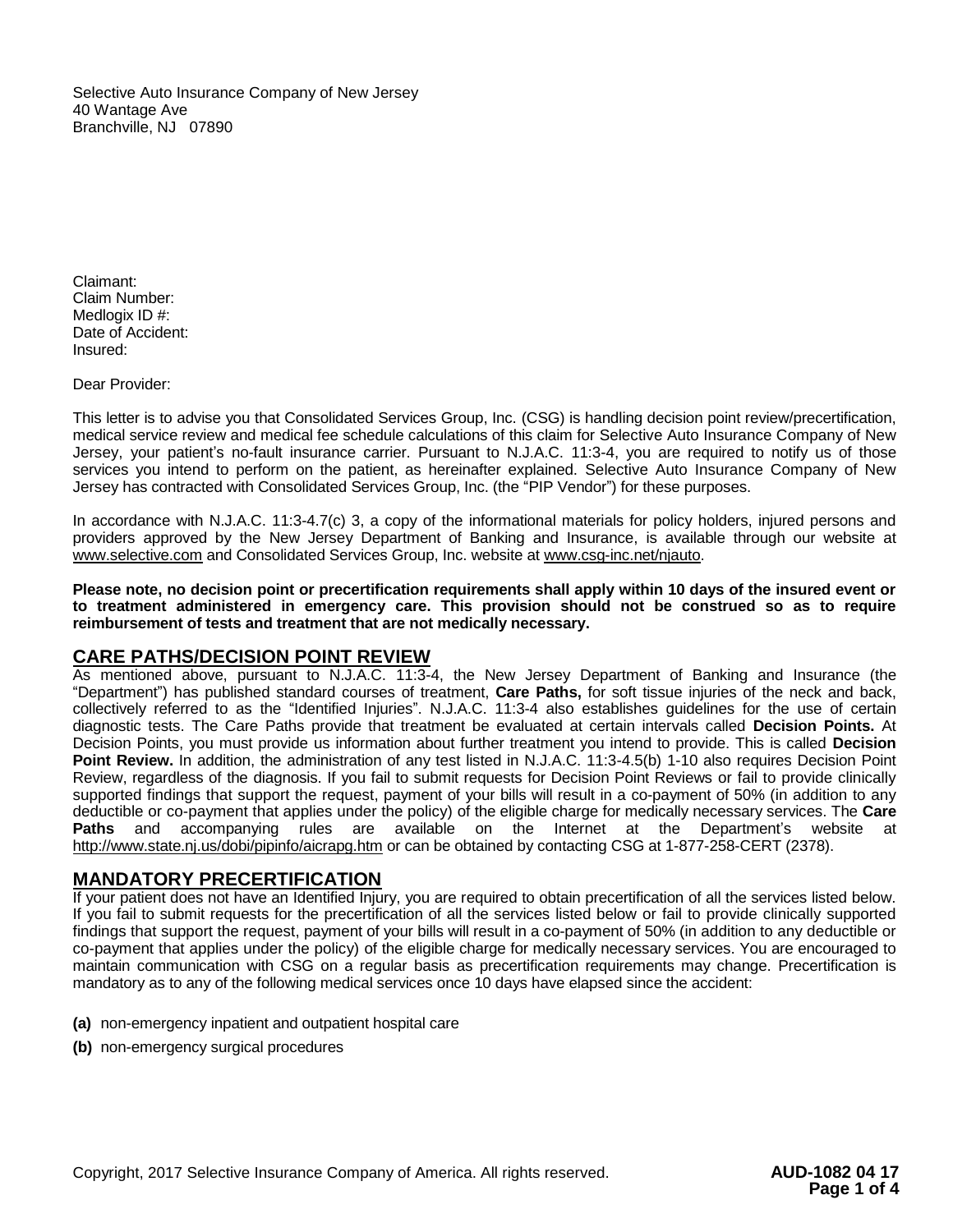- **(c)** extended care rehabilitation facilities
- **(d)** outpatient care for soft tissue/disc injuries of the insured person's neck, back and related structures not included within the diagnoses covered by the Care Paths
- **(e)** physical, occupational, speech, cognitive or other restorative therapy or other body part manipulation except that provided for Identified Injuries in accordance with Decision Point Review
- **(f)** outpatient psychological/psychiatric testing and/or services
- **(g)** all pain management services except as provided for identified injuries in accordance with decision point review
- **(h)** home health care
- **(i)** non-emergency dental restoration
- **(j)** temporomandibular disorders; any oral facial syndrome
- **(k)** infusion therapy
- **(l)** Durable medical equipment (including orthotics and prosthetics) with a cost or monthly rental in excess of \$75.00.

## **HOW TO SUBMIT DECISION POINT REVIEW/PRECERTIFICATION REQUESTS**

CSG Hours of Operation - 7:00 AM to 7:00 PM EST Monday through Friday (excluding legal holidays).

In order for CSG to complete the review, you are required to submit all requests on the "Attending Physicians Treatment Plan" form. A copy of this form can be found on the DOBI web site at http://www.state.nj.us/dobi/pipinfo/aicrapg.htm, CSG's web site www.csg-inc.net/njauto or by contacting CSG at 1-877-258-CERT (2378).

Please return this completed form, along with a copy of your most recent/appropriate progress notes and the results of any tests relative to the requested services to CSG via fax at 1-856-910-2501 ATTN: Precertification Department. The phone number is 1-877-258-CERT (2378).

The review will be completed within three (3) business days of receipt of the necessary information and notice of the decision will be communicated to your office by telephone and/or confirmed in writing. If you are not notified within 3 business days, you may continue your test or course of treatment until such time as the final determination is communicated to you. Similarly, if an independent medical examination should be required, you may continue your tests or course of treatment until the results of the examination become available.

#### **Denials of decision point review and precertification requests on the basis of medical necessity shall be the determination of a physician. In the case of treatment prescribed by a dentist, the denial shall be by a dentist.**

To clarify the CSG processing time, the definition of days is as follows: "Days" means calendar days unless specifically designated as business days.

- **1.** A calendar and business day both end at the time of the close of business hours (7:00 PM EST Monday through Friday (excluding legal holidays)).
- **2.** In computing any period of time designated as either calendar or business days, the day from which the designated period of time begins to run shall not be included. The last day of a period of time designated as calendar or business day is to be included unless it is a Saturday, Sunday, or legal holiday, in which event the period runs until the end of the next day which is neither a Saturday, Sunday or legal holiday.
- **3.** Example: Response to a properly submitted provider request is due back no later than 3 business days from the date CSG receives the submission. CSG receives an Attending Provider Treatment Plan Form by facsimile transmission dated 1:00 PM EST on February 6th. Day one of the 3-business day period is February 7th. Since the third day would be February 9th, CSG's decision is due no later than close of business February 11th.

### **INDEPENDENT MEDICAL EXAMS**

If the need arises for CSG to utilize an independent medical exam during the decision point review/precertification process, the guidelines in accordance to 11:3-4.7(e) 1-7 will be followed. This includes but is not limited to: prior notification to the injured person or his or her designee, scheduling the exam within seven calendar days of the receipt of the attending physicians treatment plan form (unless the injured person agrees to extend the time period), having the exam conducted by a provider in the same discipline, scheduling the exam at a location reasonably convenient to the injured person, and providing notification of the decision within three business days after attendance of the exam.If the injured person has two or more unexcused failures to attend the scheduled exam, notification will be immediately sent to the injured person or his or her designee, and all providers treating the injured person for the diagnosis (and related diagnosis) contained in the attending physicians treatment plan form. The notification will place the injured person on

Copyright, 2017 Selective Insurance Company of America. All rights reserved. **AUD-1082 04 17**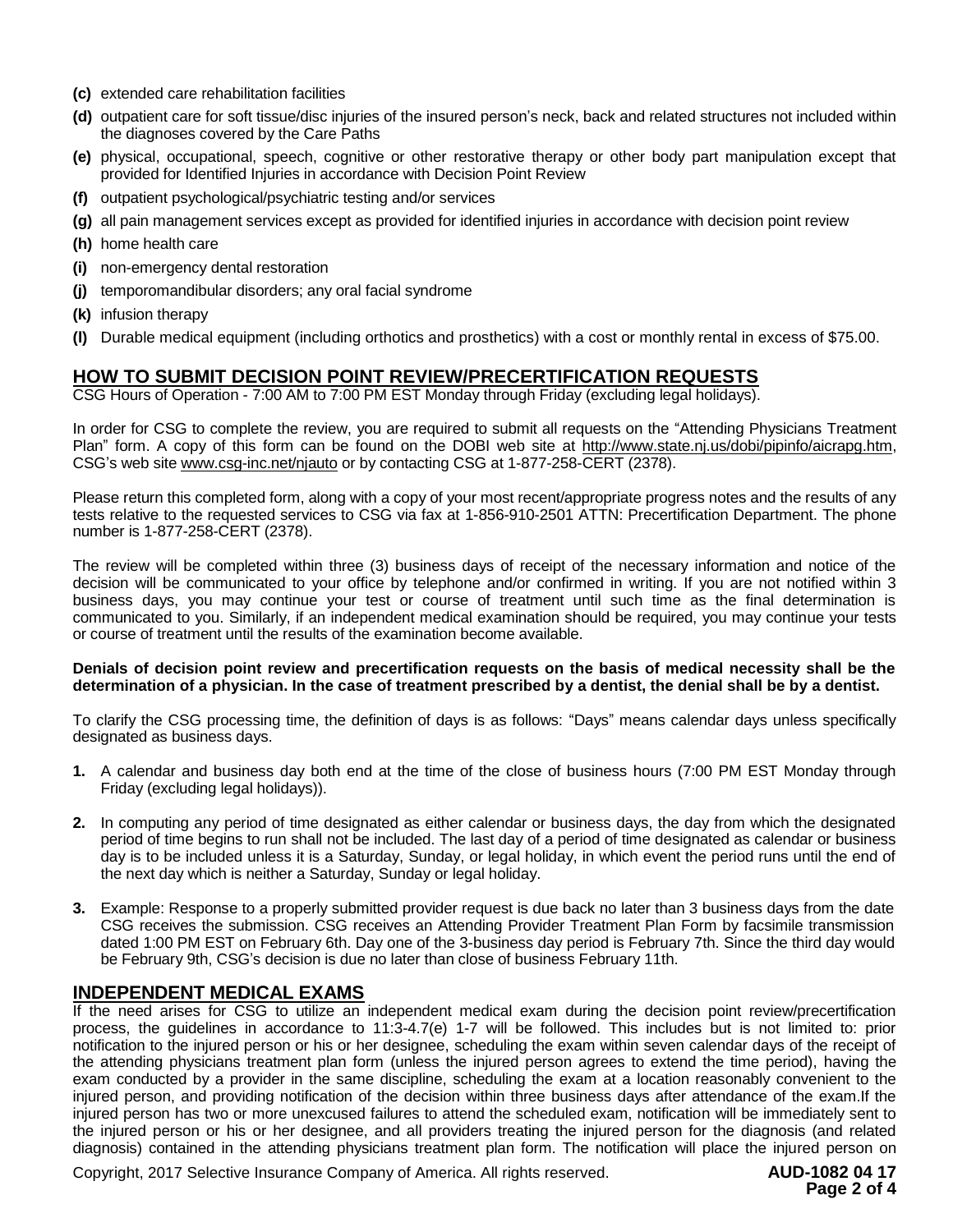notice that all future treatment, diagnostic testing or durable medical equipment required for the diagnosis (and related diagnosis) contained in the attending physicians treatment plan form will not be reimbursable as a consequence for failure to comply with the plan.

## **POSSIBLE OUTCOMES**

The following are the possible outcomes of our review:

- **(a)** The requested service is certified.
- **(b)** If CSG receives information that, in their view, is insufficient to support the requested test or service, they will issue an administrative non-certification and will continue to non-cert the requested test or service until such time as they receive documentation sufficient to evaluate the request.
- **(c)** In the event CSG feels a change in the requested test or service is required (whether in frequency, duration, intensity or place of service or treatment), they will notify your office of the modified results.
- **(d)** In the event CSG is unable to certify your request, your office will be notified of the results and a CSG Medical Director will be available through an internal reconsideration process to discuss the case with you. CSG may also request that the patient undergo an Independent Medical Examination. Any such exam will be scheduled in accordance with 11:3-4.7(e) 1-7 as stated In the Independent Medical Exams section above.

### **INTERNAL APPEAL PROCESS**

Prior to making a request for alternate dispute resolution, all appeals must be initiated using the forms established by the NJ Department of Banking and Insurance. The minimum required information (identified by form section number) is as follows:

KEY DATES (sections 1-2) CLAIM INFO (sections 3-5) PATIENT INFO (sections 6-7 and 9-13)PROVIDER/FACILITY INFO (sections 14-25) DOCUMENTS INCLUDED INFO (section 29 indicated with asterisk) PRE-SERVICE APPEALS ISSUES INFO (sections 30-31, and 32, 33, or 34) POST-SERVICE APPEALS ISSUES INFO (sections 30-31, 33 and/or 38 and 34-36 if completing section 38) PRE-SERVICE SIGNATURE INFO (sections 35-36) POST-SERVICE SIGNATURE INFO (sections 39-40).

Failure to follow these requirements will be considered an incomplete submission and will result in an administrative denial. This incomplete submission does not constitute acceptance within the required timeframes for Pre-service and Post-service appeals.

Failure to complete the Internal Appeals procedures as outlined in 11:3-4.78 on the forms established by the Department prior to filing arbitration or litigation will invalidate any assignment of benefits.

Completion of the internal appeal process means timely submission of an appeal and receipt of the response prior to filing for alternate dispute resolution. Except for emergency care as defined in N.JA.C. 11:3-4.2, any treatment that is the subject of the appeal that is performed prior to the receipt by the provider of the appeal decision shall invalidate the assignment of benefits.

There are two types of appeals (with specific workflows) that can be considered:

Pre-service: an appeal of the denial or modification of a decision point review or precertification request prior to the performance or issuance of the requested medical procedure, treatment, diagnostic test, other service, and/or durable medical equipment on the grounds of medical necessity.

The Pre-service appeal form and any supporting documentation shall be submitted by the provider to CSG via fax @ (856) 910-2501 or in writing @ 300 American Metro Blvd., Suite 170, Hamilton, NJ 08619.

A pre-service appeal shall be submitted no later than 30 days after receipt of a written denial or modification of requested services.

Decisions on pre-service appeals shall be issued by the insurer or its designated vendor to the provider who submitted the appeal no later than 14 days after receipt of the pre-service appeal form and any supporting documentation. If it's determined that the new information submitted with the appeal requires the need of an expert report or addendum to an expert report (ie: Peer Review, Independent Medical Exam, Medical Director Review, etc...) to properly respond to the appeal, an additional 10 days will be added to the response time requirement.

Post-service: an appeal subsequent to the performance or issuance of the services and/or what should be reimbursed.

The Post-service appeal form and any supporting documentation shall be submitted by the provider to CSG via fax @

Copyright, 2017 Selective Insurance Company of America. All rights reserved. **AUD-1082 04 17**